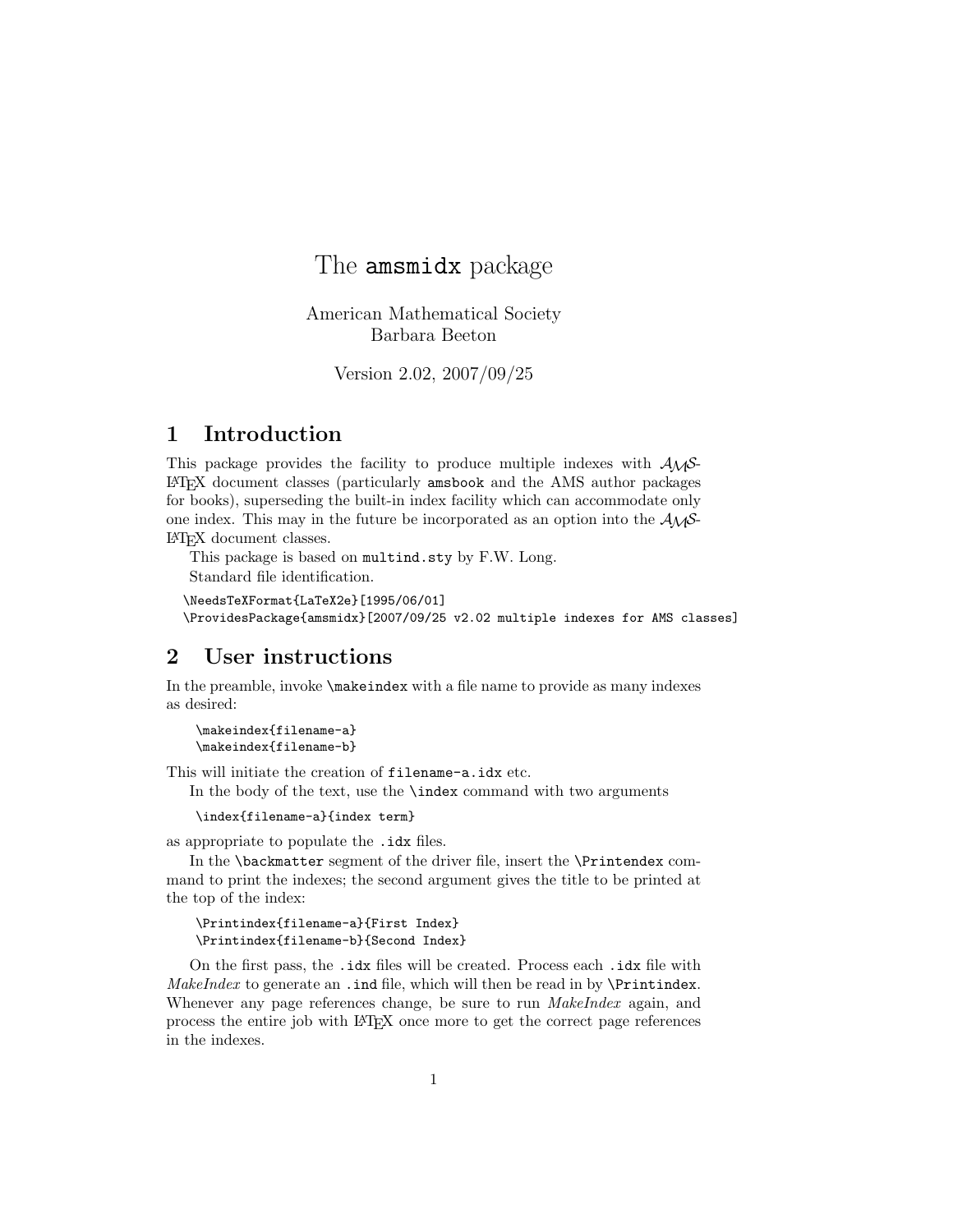To include a paragraph of comments below the index title, insert the text as an \indexcomment before the relevant \Printindex:

\indexcomment{Text of comments} \Printindex{...}{...}

The \indexcomment text will be cleared after use.

### 3 Implementation

\makeindex Redefine \makeindex to create a new .idx file with the name provided by argument #1.

```
\renewcommand{\makeindex}[1]{%
 \begingroup
    \makeatletter
    \if@filesw \expandafter\newwrite\csname #1@idxfile\endcsname
    \expandafter\immediate\openout \csname #1@idxfile\endcsname #1.idx\relax
    \typeout{Writing index file #1.idx }\fi
 \endgroup}
```
\index Redefine \index to specify into which file/index the term is to be placed. Argument #1 identifies the file, #2 provides the text of the term to be indexed.

```
\renewcommand{\index}[1]{%
 \@bsphack
 \begingroup
    \def\protect##1{\string##1\space}\@sanitize\@wrindex{#1}}
```
\@wrindex \@wrindex checks to make sure that the requested file is available, and writes an entry into the file or emits an error message.

```
\renewcommand{\@wrindex}[2]{%
  \let\thepage\relax
 \xdef\@gtempa{%
    \@ifundefined{#1@idxfile}{%
      \PackageError{\@packagename}{%
       The requested file, #1@idxfile.idx, does not exist;\MessageBreak
       index term #2 will not be be written out.%
     }%
   }{%
      \expandafter\write\csname #1@idxfile\endcsname
        {\string\indexentry{#2}{\thepage}}%
     }%
   }%
  \endgroup\@gtempa
  \if@nobreak \ifvmode\nobreak\fi\fi
  \@esphack
 }
```
\printindex Redefine \printindex to specify the file to be included; provide an alternate \Printindex command \Printindex that specifies both the file and the index title to be printed. Argument #1 identifies the file, #2 provides the title. Also modify some